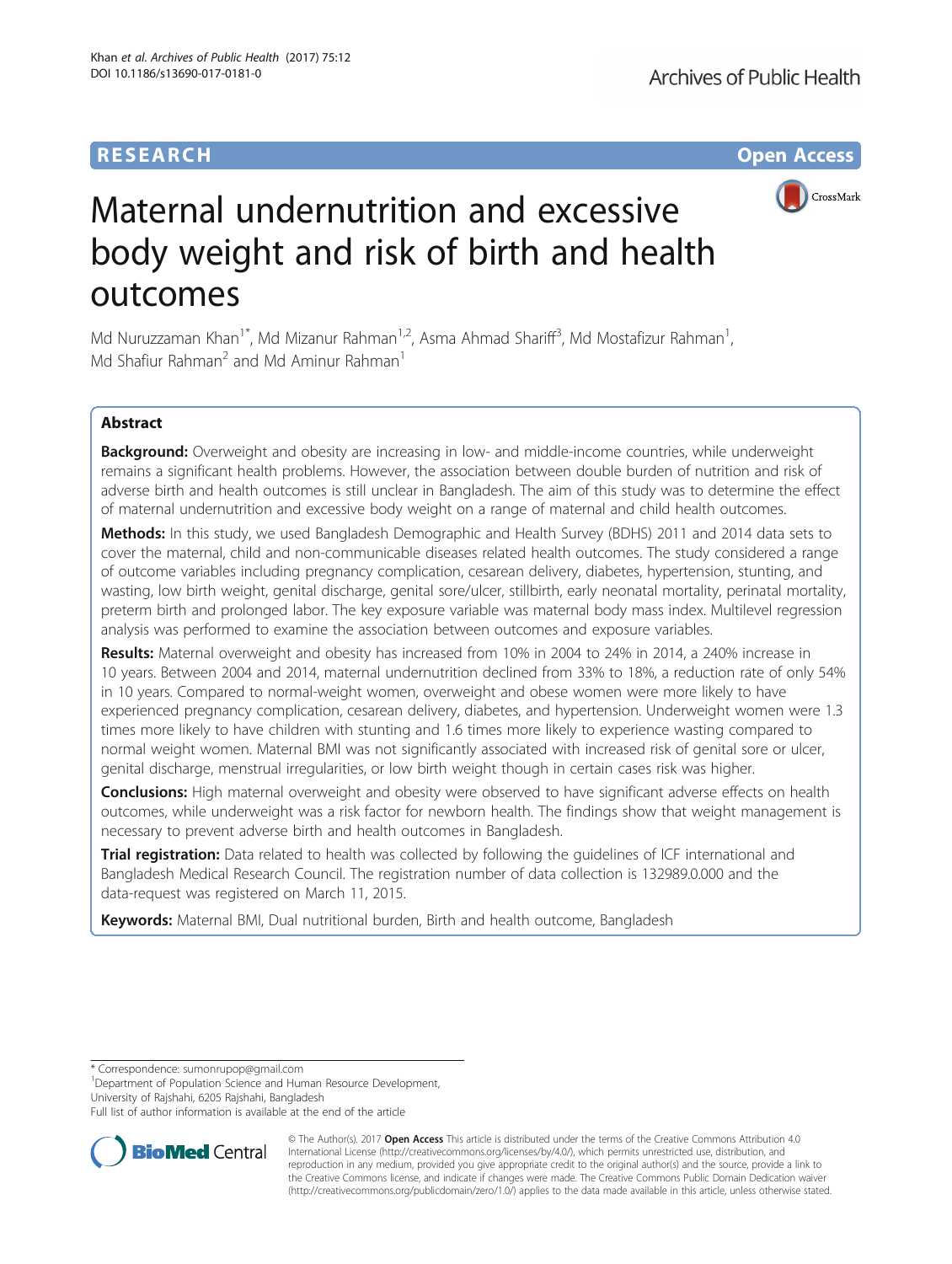## Background

Globally, overweight and obesity increasing rapidly especially in low- and lower middle- income countries. It has risen to 27.5% between 1980 and 2013 worldwide [[1\]](#page-8-0). If secular trends continue, by 2030 there will be 2.16 billion overweight and 1.12 billion obese [[2\]](#page-8-0). Overweight and obesity has become a major health problem both in developed and in developing countries. High-income countries reported more than double prevalence of obesity than low- and lower middle- income countries [\[3](#page-8-0)]. Men in developed countries were more overweight and obese, whereas in developing countries, overweight and obesity were more prevalent in women [[3](#page-8-0)].

A wide variation of high BMI was observed between regions, country income categories and age-sex distribution [[4](#page-8-0)]. High BMI was more prevalent in the American region (62% for overweight in both sexes, and 26% for obesity) and bit lower in the South East Asia region (14% overweight in both sexes and 3% for obesity) [\[5](#page-8-0)]. Asian countries have some of the lowest prevalence's of overweight and obesity, but prevalence rates are increasingly rapidly [[6, 7](#page-8-0)]. The boom in economic development and cultural factors are often cited as drivers. Almost one-half of the Indian adults living in urban area are overweight and obese [[8\]](#page-8-0). Similar nutritional shifts were also observed during the last few decades in Asian countries including Pakistan [\[9](#page-8-0)], Nepal [[10](#page-8-0)], and Bangladesh [[11\]](#page-8-0). This may incur a high burden of nutrition-related diseases in these countries.

The growing epidemic of maternal overweight/obesity accounted for 1.1 million deaths in 1990, and 1.7 million deaths in 2010 [[12, 13\]](#page-8-0). It is clear from the previous studies that maternal underweight, overweight or obesity are a threat to maternal and infant health [[14](#page-8-0)–[16](#page-9-0)]. For instance, high maternal BMI has closely related to gestational diabetes, gestational hypertension, cesarean section, preeclampsia, gestational age, preterm birth, fetal death, still birth, perinatal death, neonatal death, and infant death. The results are not consistent across studies. Some found higher risk and some lower risk of birth outcomes in connection to BMI. This discrepancy may be due small sample size, study design, regional variation, or country income categories [\[17](#page-9-0)].

Furthermore, like many developed countries, overweight and obesity are also increasing rapidly in Bangladesh. Despite this growing burden of BMI, very few studies have been conducted to date to examine the association between dual burden of maternal BMI and risk of adverse birth and health outcomes [\[18](#page-9-0)–[20\]](#page-9-0). Most of these studies are limited to specific adverse outcomes and found mixed results between BMI and risk of maternal health outcomes. For instance, overweight and obesity was positively associated with risk of diabetes [\[21](#page-9-0)], and hypertension [\[22](#page-9-0)]. However, others found no significant association [\[23\]](#page-9-0). No study examined a comprehensive range of maternal health and birth outcomes in relation to maternal BMI using population based survey data. Thus, the present study is seeking to examine the association between maternal undernutrition and excessive body weight and risk of adverse birth and health outcomes.

### **Methods**

## Sources of data

This study is based on a cross-sectional data from Bangladesh Demographic and Health survey (BDHS) – 2014. All information including socio-economic, demographic, anthropometric, birth and health characteristics were collected from 17,863 women aged 15 to 49 years. The key exclusion criteria were women having no children  $(n = 1.784)$ , pregnant women in their second (13 weeks to 28 weeks of pregnancy) or third trimester (from 28 weeks of pregnancy to termination of pregnancy) ( $n = 475$ ), and women who have not given birth in the last five years ( $n = 8,967$ ). Non-response related to BMI ( $n = 53$ ), pregnancy complications ( $n = 4$ ), genital sore or ulcer  $(n = 9)$ , occupation  $(n = 1)$  and number of antenatal visit ( $n = 5$ ) were also excluded from the analysis. The final effective sample for analysis was 6,584. The participant's selection framework is presented in Fig. [1.](#page-2-0) In addition, BDHS– 2011 data were extracted for diabetes, hypertension, preterm birth and prolonged labor.

#### Exposure variable

The exposure variable in this study was maternal BMI. It was calculated by dividing weight in kilograms by the height in meters squared. The details measurements of women heights and weights were described in DHS website [[24](#page-9-0)]. Using the World Health Organization (WHO) cut-off points, maternal BMI was categorized as: <18.5  $\text{kg/m}^2$ (underweight),  $18.5-24.9$  kg/m<sup>2</sup> (normal weight),  $25-$ 29.9 kg/m<sup>2</sup> (overweight) and  $\geq$  30 kg/m<sup>2</sup> (obese).

#### Outcome variables

The study included a wide range of outcome variables including pregnancy complications (health problem during pregnancy that adversely affect mothers and fetus), pregnancy termination (termination of fetus before capable of independent life), genital sore/ulcer (bumps and lesions around the vagina), genital discharge (discharge thick, pasty, thin, cloudy, bloody liquid from the vagina), menstrual irregularities (menstrual cycle does not ranged between 21–35 days), cesarean delivery (surgical procedure of childbirth), diabetes (FBG  $\geq$  7.0 mmol/L) and hypertension (SBP  $\geq$  140 mmHg/ DBP  $\geq$  90 mmHg). Birth weight (babies born with weight <2500 g), stunting (child is shorter than for age), wasting (child weight is low as compared to height), early neonatal mortality (deaths at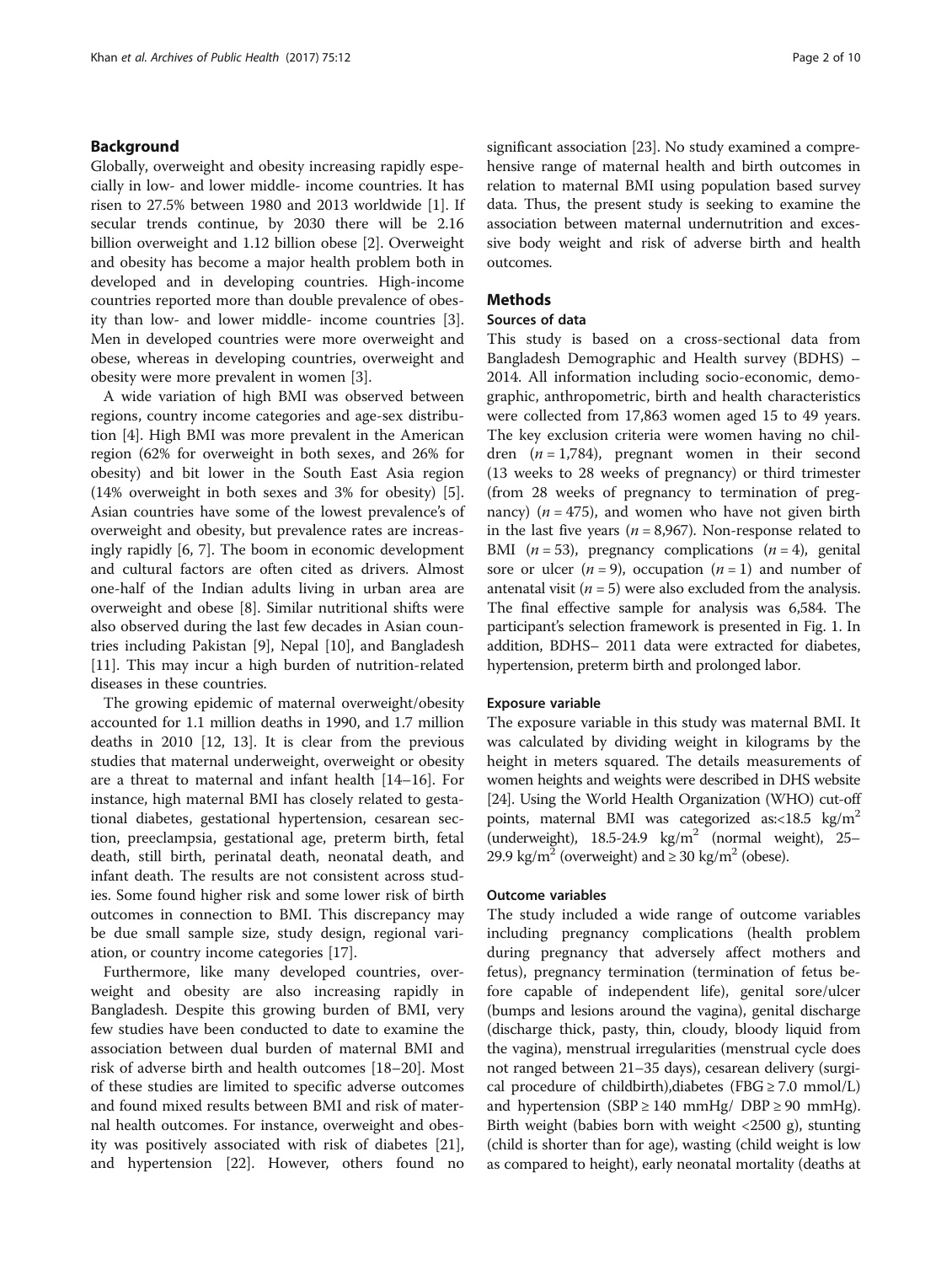<span id="page-2-0"></span>

age 0–7 days), stillbirths (fetal death in pregnancies lasting seven or more months), perinatal mortality (fetal death after 7 months of pregnancy to first seven days of live born), preterm birth (<37 weeks of gestation) and prolonged labor (labor pain >12 h) were included as birth outcomes.

#### Confounding adjustment

Different individual, household and community level characteristics were included in analysis as confounding adjustment variables. The variables were age (15–19, 20–24, 25–29, 30–34, 35–39, ≥40), respondents' education (no formal education, primary, secondary, and higher education), spouse's education, socio-economic status (poorest, poorer, average, richer, richest), region (southern, southeastern, central, western, mid-western, northwestern, eastern), place of residence (urban, rural), present working status (yes, no), and number of antenatal visits (no visit, less than or equal four visit, above four visit). We included diarrhea and acute respiratory infection in the adjusted models for stunting and wasting, as many previous studies found this variable significantly associated with child malnutrition.

#### Statistical analysis

We used mean and frequency distributions to describe participant characteristics. We also estimated the prevalence of underweight and overweight by selected sociodemographic characteristics. Individual women were nested within household, households were nested within cluster/primary sampling unit, and clusters were nested

within region. To account for multiple hierarchy and dependency in data, we performed multilevel (three levels) logistic regression models to examine the association between each outcome variable and BMI. Multilevel Poisson regression models were used when model convergence issues arose in the case of rare events. The initial model included only specific outcomes and BMI and the final model was adjusted for all potential confounding factors. All analyses accounted for probability sample design and we used Stata software version 13.1.

#### Results

#### Study characteristics

Table [1](#page-3-0) summarizes the crude characteristics of the study subjects. We analyzed 6,584 married women who reported at least one birth within five years preceding the survey. On average, maternal age was 25.65 years. The crude mean BMI was  $21.67 \text{ kg/m}^2$  and systolic blood pressure was and 121.47 mmHg. The prevalence of diabetes and hypertension was 10% and 32% respectively. Around 47% maternal women reported pregnancy complication. Prevalence of low birth weight was 20%, cesarean delivery was 25% and pregnancy termination was 16%. Around 37% reported having a child with stunting and 14.4% reported a child with wasting.

## Trend of underweight and overweight and obesity

Figure [2](#page-3-0) presents the trends of underweight and overweight and obesity. The prevalence of underweight women decreased by around 15 percentage points (from 33% in 2004 to 18% in 2014). Additionally, prevalence of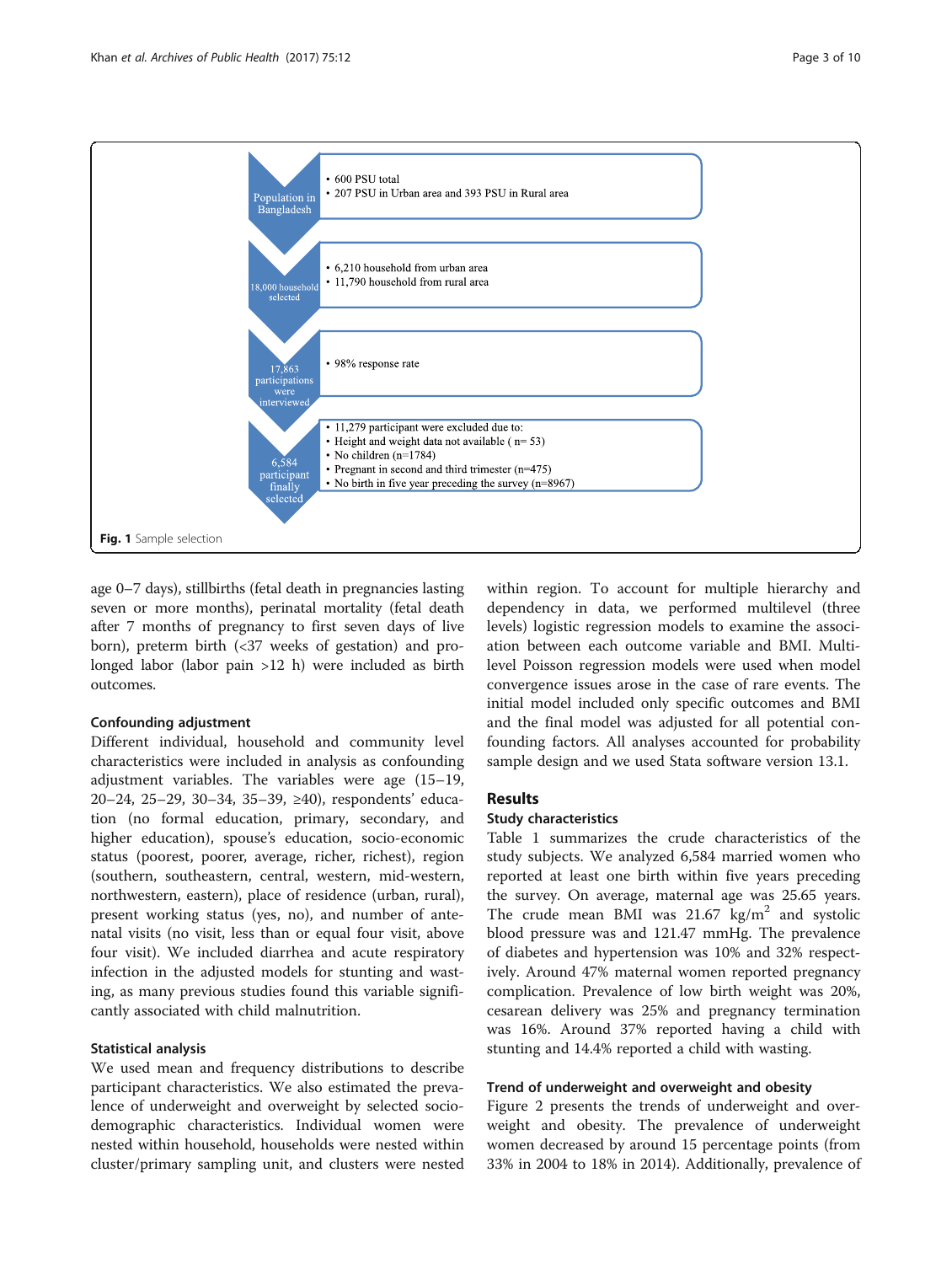<span id="page-3-0"></span>Table 1 Study population characteristics

| Characteristics                 | Crude prevalence  |
|---------------------------------|-------------------|
| Mean (SE)                       |                   |
| Age (years)                     | 25.65 (0.07)      |
| Weight (kg)                     | 54.74 (0.87)      |
| Height (mm)                     | 1563.37 (0.83)    |
| Body mass index                 | 21.67 (0.04)      |
| Systolic blood pressure (mmHg)  | 121.47 (0.36)     |
| Diastolic blood pressure (mmHg) | 79.09 (0.19)      |
| Percentage (95% CI)             |                   |
| Underweight                     | 21.9 (20.5-23.3)  |
| Normal weight                   | 58.9 (57.3-60.4)  |
| Overweight                      | 15.6 (14.3-17.0)  |
| Obesity                         | $3.9(3.2 - 4.3)$  |
| <b>Diabetes</b>                 | $9.9(8.1 - 11.1)$ |
| Hypertension                    | 31.7 (29.9-33.5)  |
| Pregnancy complication          | 46.6 (44.1-49.1)  |
| Genital sore                    | $5.1(4.4-5.9)$    |
| Genital discharge               | $10.7(9.6-11.7)$  |
| Pregnancy termination           | 16.1 (15.0-17.4)  |
| Menstrual irregularities        | 74.4 (72.9-75.9)  |
| Low birth weight                | 20.0 (18.5-21.6)  |
| Cesarean delivery               | 24.7 (22.6-27.0)  |
| Stunting                        | 36.5 (34.6-38.9)  |
| Wasting                         | 14.4 (13.4-15.6)  |
| Preterm birth                   | 31.3 (29.8-32.4)  |
| Prolonged labor                 | 29.2 (27.9-30.2)  |
| Stillbirths                     | $1.1$ (0.8-1.2)   |
| Early neonatal mortality        | $2.5(2.1-3.0)$    |
| Perinatal mortality             | $2.4(2.1-2.7)$    |

SE, Standard error; 95% CI, 95% confidence interval

overweight and obese increased by 14 percentage points (from 10% in 2004 to 24% in 2014).

#### Age-specific prevalence of BMI

Age-specific prevalence of underweight, overweight, and obesity is presented in Fig. [3](#page-4-0). Significant variation observed in the prevalence of BMI across age categories. Higher prevalence of underweight (33.8%) and overweight (34.6%) was reported among women aged 20–24 years and 25–29 years, respectively.

## Socio-economic differentials of BMI

Prevalence of BMI across women's educational levels is presented in Fig. [4](#page-4-0). The detailed prevalence of BMI according to the various demographic and socio economic characteristics is presented in Additional file: Table S1. Higher prevalence of underweight was found among women with primary (33.8%) and secondary education (41.5%). Overweight and obesity were considerably higher in women with secondary and higher education. So secondary school educated women were both at the higher risk of under- and over nutrition. Similar to women's education level, women with higher educated husbands were also more likely to experience a higher prevalence of overweight and obesity. Noticeable regional variation of underweight and overweight prevalence was found in our study. More than one third of women in central city (Dhaka) were overweight and obese. Comparatively, a low prevalence of underweight women (6%) was observed in the Southern region (Barisal) (7%). In general, rural women were more likely to be underweight (82%) and urban women were more likely to be obese (48%). The result also shows that there was variation in underweight and overweight and obese among women across socio-economic status. Wealthy women were mainly overweight (40.8%) and obese (51.4%) and disadvantaged women were mainly underweight.

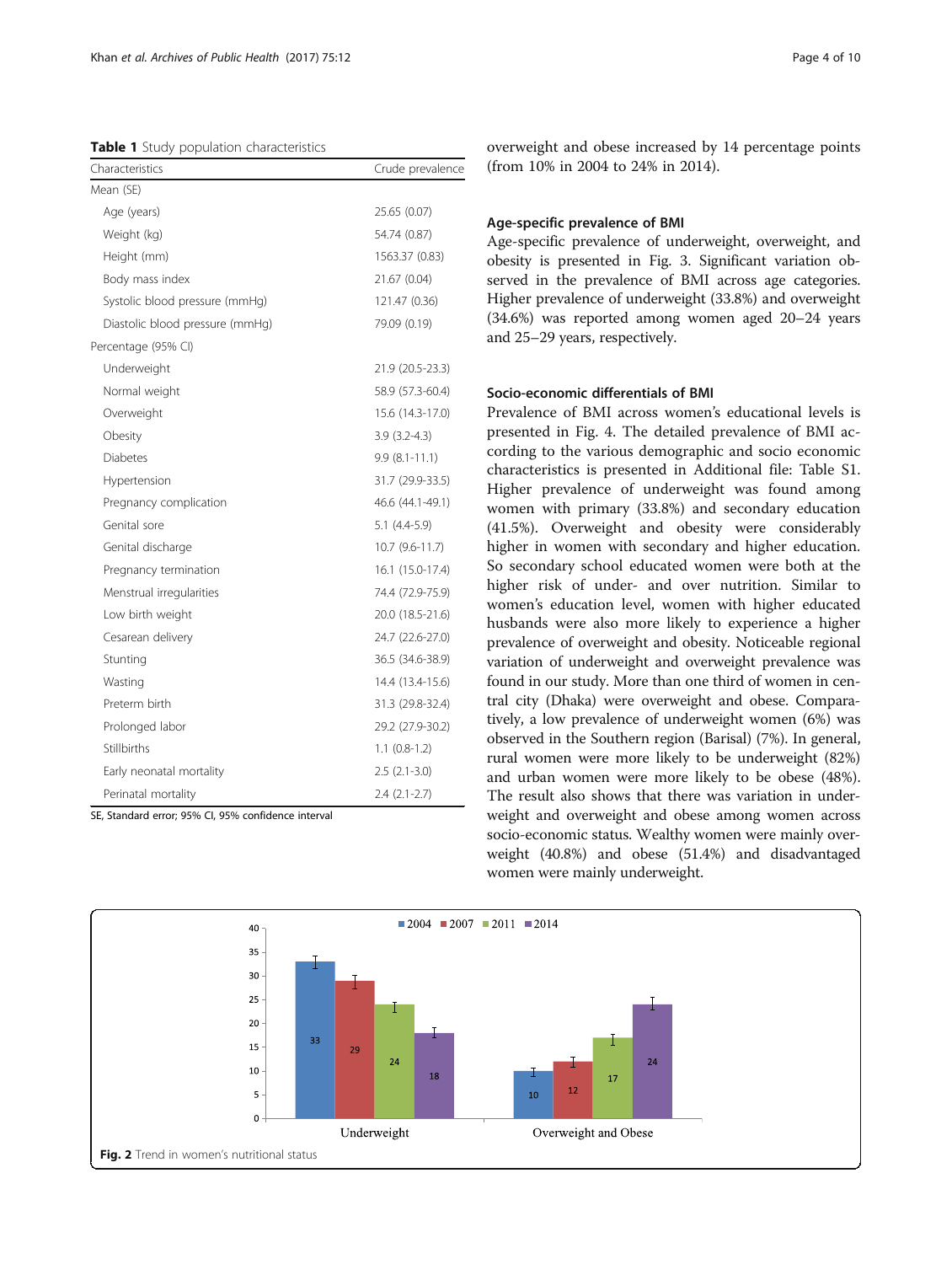<span id="page-4-0"></span>

#### Maternal BMI and risk of birth and health outcome

To assess the association between maternal BMI and birth and health outcomes, we performed a series of unadjusted and adjusted multilevel logistic models. The results of unadjusted and adjusted models for specific health and birth outcomes are shown in Tables [2](#page-5-0) and [3](#page-6-0). We performed likelihood test to choose preferable models. The tests compared random effects model against fixed effects model and found statistically significant results ( $p < 0.05$ ). This implied the random effect models were necessary to perform clustering data.

The results indicated that pregnancy complications were higher among obese (adjusted odds ratio (AOR), 2.05; 95% CI, 1.24-3.37) women than normal-weight women. The risk of pregnancy termination was relatively higher in overweight and obese women than the normal weight women; however, the association was statistically insignificant. We did not find any significant association between maternal BMI and risk of genital sore/ulcer, genital discharge, menstrual irregularities, and low birth weight. Both unadjusted and adjusted models showed that maternal BMI was positively associated with diabetes, hypertension, and cesarean delivery.

Overweight and obese women had 1.67 times (95% CI, 1.00-2.82) and 1.71 times (95% CI, 1.02-3.31) higher risk, respectively, for cesarean delivery as compared to normal-weight women. The fully adjusted model showed that overweight women were 2.58 times (95% CI, 1.81- 3.68) more likely of developing diabetes than normalweight women. As compared to normal-weight women, overweight and obese women were 2.29 times (95% CI, 1.60-3.29) and 4.12 times (95% CI, 1.88-9.06) higher risk of developing hypertension, respectively.

The multilevel logistic regression results indicated that the risk of stunting and wasting was 1.29 times (95% CI, 1.11-1.40) and 1.59 times (95% CI, 1.13-1.80) higher, respectively, among underweight women than normal weight women. However, overweight and obese women played a protective role against stunting and wasting. Both underweight and overweight or obese women were

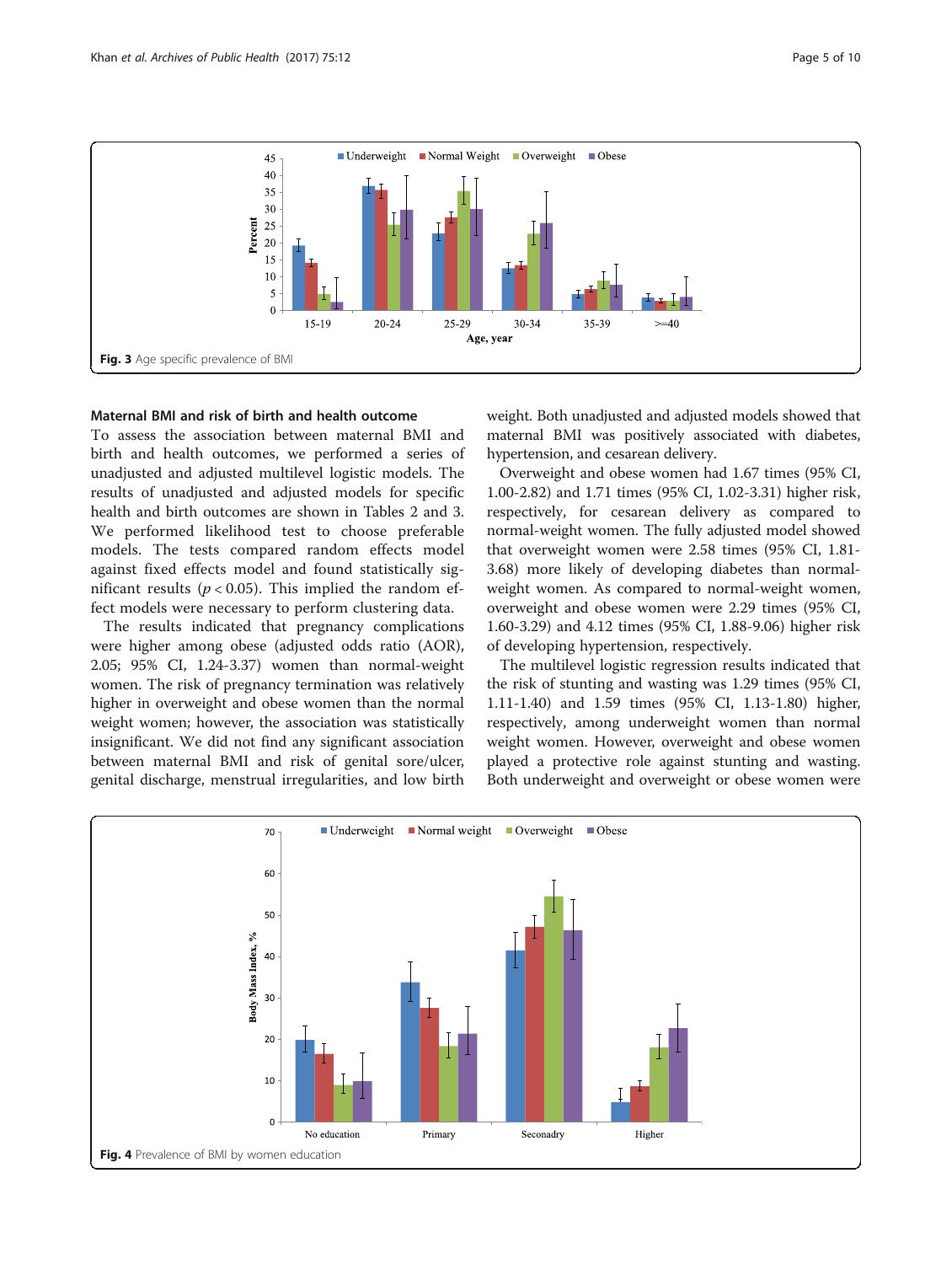|                                       | <b>BMI</b> group     | N(n)        | Proportion (%) | OR (95% CI)         |                        |
|---------------------------------------|----------------------|-------------|----------------|---------------------|------------------------|
|                                       | (kq/m <sup>2</sup> ) |             |                | Unadjusted          | Adjusted               |
| Pregnancy complication                | < 18.5               | 752 (338)   | 45.0           | $1.03(0.87-1.23)$   | 1.07 (0.90-1.28)       |
|                                       | 18.5-25              | 1986 (933)  | 47.0           | 1.00                | 1.00                   |
|                                       | $25 - 30$            | 549 (280)   | 51.0           | $1.25(1.02-1.53)$   | 1.19 (0.96-1.46)       |
|                                       | $\geq$ 30            | 136 (68)    | 50.0           | 2.23 (1.36-3.63)    | 2.05 (1.24-3.37)       |
| Pregnancy Termination                 | < 18.5               | 1471 (210)  | 14.3           | $0.88(0.72 - 1.07)$ | $0.91(0.76-1.09)$      |
|                                       | 18.5-25              | 3782 (629)  | 16.6           | 1.00                | 1.00                   |
|                                       | $25 - 30$            | 1055 (213)  | 20.2           | 1.38 (1.03-1.85)    | $1.14(0.95 - 1.37)$    |
|                                       | $\geq 30$            | 254 (54)    | 21.2           | 1.49 (1.02-2.25)    | $1.17(0.84-1.62)$      |
| Genital sore/ulcera,b,c               | < 18.5               | 1467 (91)   | 6.2            | 1.00 (0.98-1.02)    | 1.02 (0.69-1.52)       |
|                                       | 18.5-25              | 3777 (222)  | 5.9            | 1.00                | 1.00                   |
|                                       | $\geq$ 25            | 1309 (72)   | 5.50           | $0.99(0.98-1.01)$   | $0.96$ (0.63-1.36)     |
| Genital dischargea,b,c                | < 18.5               | 1466 (213)  | 14.5           | 1.72 (1.06-2.77)    | 1.51 (0.94-2.42)       |
|                                       | 18.5-25              | 3777 (421)  | 11.2           | 1.00                | 1.00                   |
|                                       | $\geq$ 25            | 1309 (98)   | 7.5            | $0.71(0.53-0.93)$   | $0.78$ $(0.53-1.13)$   |
| Menstrual irregularities <sup>a</sup> | < 18.5               | 1467 (1052) | 71.7           | $0.89(0.78-1.03)$   | $0.99(0.86 - 1.14)$    |
|                                       | 18.5-25              | 3777 (2792) | 73.9           | 1.00                | 1.00                   |
|                                       | $25 - 30$            | 1055 (816)  | 77.3           | $1.19(1.01 - 1.40)$ | $0.98$ $(0.83 - 1.17)$ |
|                                       | $\geq 30$            | 254 (200)   | 78.7           | $1.31(1.02 - 1.81)$ | 1.25 (0.76-2.06)       |
| Cesarean delivery <sup>a,d.e.f</sup>  | < 18.5               | 1072 (144)  | 13.4           | $0.27(0.11-0.67)$   | $0.73$ $(0.52 - 1.03)$ |
|                                       | 18.5-25              | 2510 (581)  | 23.2           | 1.00                | 1.00                   |
|                                       | $25 - 30$            | 608 (271)   | 34.6           | 6.67 (1.82-24.42)   | 1.67 (1.00-2.82)       |
|                                       | $\geq 30$            | 145 (76)    | 52.4           | 15.78 (2.27-109.57) | 1.71 (1.02-3.31)       |
| Diabetesh                             | 18.5-25              | 3728 (349)  | 9.4            | 1.00                | 1.00                   |
|                                       | $25 - 30$            | 196 (59)    | 30.1           | 4.04 (2.70-6.02)    | 2.58 (1.81-3.68)       |
|                                       | $\geq 30$            | 52 (10)     | 19.2           | $2.72(1.21-6.14)$   | 1.50 (0.56-2.36)       |
| Hypertension <sup>9</sup>             | 18.5-25              | 3728 (1123) | 30.1           | 1.00                | 1.00                   |
|                                       | $25 - 30$            | 196 (117)   | 59.7           | 3.78 (2.74-5.22)    | 2.29 (1.60-3.29)       |
|                                       | $\geq 30$            | 52 (36)     | 69.2           | 6.60 (3.27-13.30)   | 4.12 (1.88-9.06)       |

<span id="page-5-0"></span>Table 2 Maternal body mass index and risk of maternal health outcomes

N; Total sample and n; number of event; kg, Kilogram;  $m^2$ , base unit of length

In some cases overweight and obesity were combined due to small sample size. The proportion (percent) and the result of multilevel logistic regression analysis were tabulated for each variable according to the BMI. All multilevel logistic regression analyses include age, respondent's education, wealth index, region, place of residence and current working status. Additional confounding factors were included by the superscripts number  $\binom{a}{n}$  = children ever born,  $\binom{b}{n}$  = preceding birth interval, <sup>c</sup> = cesarean delivery, <sup>d</sup> = husband education,<sup>e</sup> = household food security, <sup>f</sup> = antenatal mortality, <sup>g</sup> = diabetes, <sup>h</sup> = hypertension)

lower risk of preterm birth compared to normal weight women. Compared to normal weight women, the risk of prolong delivery was higher among overweight and obese (adjusted risk ratio (ARR), 7.57; 95% CI, 1.26-45.43) women. Overweight and obese women were higher risk of stillbirths (ARR, 3.20; 95% CI, 0.77-13.55), early neonatal mortality (ARR, 1.42; 95% CI, 0.50-4.07) and perinatal mortality (ARR, 1.77; 95% CI, 0.64-4.89). However, these increased risks were not statistically significant.

## Discussion

This is the first nationally representative cross-sectional study in Bangladesh that has demonstrated the risk of birth and health outcomes in connection to maternal BMI. The findings suggest that between 2004 and 2014, maternal overweight and obesity increased to 240% in Bangladesh, while undernutrition declined to 54%. Maternal overweight or obese increased risk of pregnancy complication, cesarean delivery, diabetes, and hypertension and prolonged labor. The study also found that the risk of stunting and wasting was higher among underweight women than normal weight women.

In general, over time the prevalence of overweight and obesity is increasing and underweight is decreasing. In 2014, prevalence of underweight and overweight was 21.9% and 15.6%, respectively. This situation represents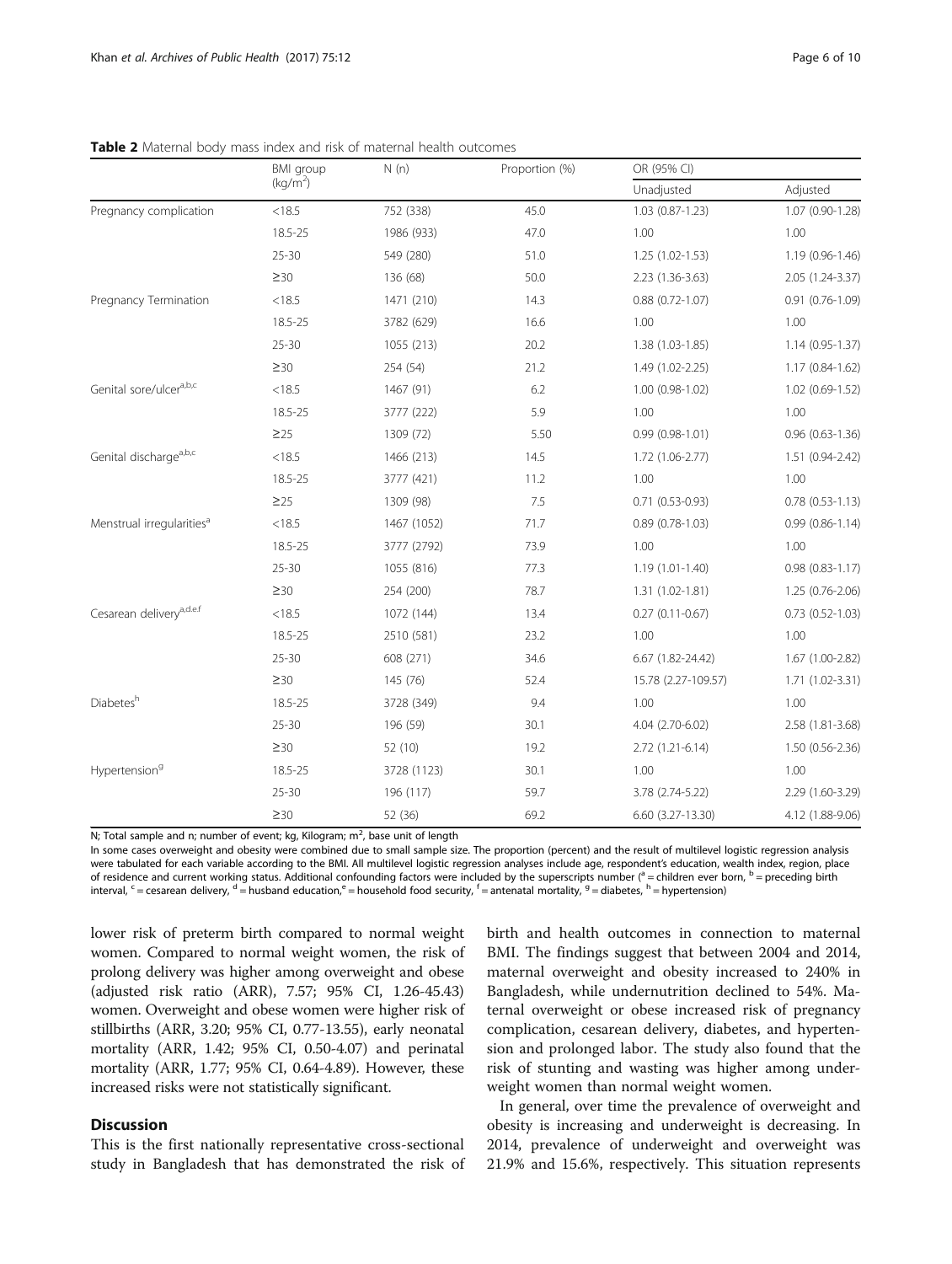#### <span id="page-6-0"></span>Table 3 Maternal BMI and adverse birth outcomes

|                                           | <b>BMI</b> group<br>(kg/m <sup>2</sup> ) | N(n)        | Proportion (%) | ORorRR (95% CI)        |                        |
|-------------------------------------------|------------------------------------------|-------------|----------------|------------------------|------------------------|
|                                           |                                          |             |                | Unadjusted             | Adjusted               |
| Stunting <sup>a,b,c,d,e,h,i,m,n</sup>     | < 18.5                                   | 1556 (706)  | 45.4           | 1.41 (1.25-1.59)       | $1.29(1.11-1.40)$      |
|                                           | 18.5-25                                  | 4067 (1507) | 37.1           | 1.00                   | 1.00                   |
|                                           | $25 - 30$                                | 1097 (271)  | 24.7           | $0.55(0.48-0.65)$      | $0.80(0.64 - 0.89)$    |
|                                           | $\geq$ 30                                | 239 (59)    | 24.7           | $0.56(0.41-0.75)$      | $0.78$ $(0.49-1.20)$   |
| Wastinga,b,c,d,e,h,i,m,n                  | < 18.5                                   | 1556 (312)  | 20.8           | $1.53(1.31-1.78)$      | 1.59 (1.13-1.80)       |
|                                           | 18.5-25                                  | 4067 (572)  | 14.5           | 1.00                   | 1.00                   |
|                                           | $25 - 30$                                | 1097 (100)  | 9.0            | $0.61$ $(0.49 - 0.76)$ | $0.46$ $(0.34 - 0.86)$ |
|                                           | $\geq$ 30                                | 239 (18)    | 4.5            | $0.50(0.31 - 0.81)$    | $0.49(0.29 - 0.0.56)$  |
| Low birth weight <sup>d,e,g,h</sup>       | < 18.5                                   | 1072 (262)  | 24.4           | $0.62$ (0.43-0.93)     | $0.73$ $(0.49-1.09)$   |
|                                           | 18.5-25                                  | 2507 (458)  | 18.3           | 1.00                   | 1.00                   |
|                                           | $25 - 30$                                | 608 (101)   | 16.6           | $1.15(0.85 - 1.55)$    | $0.96$ $(0.72 - 1.29)$ |
|                                           | $\geq 30$                                | 144 (18)    | 12.5           | 1.72 (0.86-3.46)       | 1.36 (0.70-2.66)       |
| Stillbirths <sup>a,f,h*</sup>             | < 18.5                                   | 1466 (22)   | 1.5            | 1.00 (0.99-1.01)       | $0.92$ $(0.52 - 1.63)$ |
|                                           | 18.5-25                                  | 3774 (54)   | 1.5            | 1.00                   | 1.00                   |
|                                           | $25 - 30$                                | 1055 (10)   | 1.0            | $0.99(0.98-1.00)$      | $0.71$ $(0.32 - 1.58)$ |
|                                           | $\geq$ 30                                | 253(4)      | 1.58           | 1.00 (0.99-1.02)       | 3.20 (0.77-13.55)      |
| Early neonatal mortality <sup>a,f,h</sup> | < 18.5                                   | 637 (15)    | 2.4            | $0.99(0.98-1.00)$      | $0.87$ (0.40-1.85)     |
|                                           | 18.5-25                                  | 1797 (50)   | 2.9            | 1.00                   | 1.00                   |
|                                           | $25 - 30$                                | 554 (11)    | 2.0            | $0.99(0.98-1.01)$      | 1.42 (0.50-4.07)       |
|                                           | $\geq$ 30                                | 119(3)      | 2.5            | 1.00 (0.97-1.02)       | $1.08(0.31 - 3.87)$    |
| Perinatal mortality a,f,h*                | < 18.5                                   | 1466 (36)   | 2.5            | $1.00(0.99-1.01)$      | $0.87(0.54-1.41)$      |
|                                           | 18.5-25                                  | 3774 (104)  | 2.8            | 1.00                   | 1.00                   |
|                                           | $25 - 30$                                | 1055 (21)   | 2.0            | $0.99(0.98-1.00)$      | 1.21 (0.52-2.85)       |
|                                           | $\geq 30$                                | 253(7)      | 2.8            | 1.00 (0.97-1.02)       | 1.77 (0.64-4.89)       |
| Prolonged labora,j,k,l*                   | < 18.5                                   | 75 (19)     | 25.3           | $0.98(0.86 - 1.11)$    | 1.90 (0.90-3.99)       |
|                                           | 18.5-25                                  | 160 (44)    | 27.5           | 1.00                   | 1.00                   |
|                                           | $\geq$ 25                                | 23(10)      | 43.5           | $1.17(0.96 - 1.43)$    | 7.57 (1.26-45.43)      |
| Preterm birth <sup>a,j,k,l*</sup>         | < 18.5                                   | 75 (18)     | 24.0           | $0.88$ $(0.77 - 1.00)$ | $0.43$ (0.20-0.92)     |
|                                           | 18.5-25                                  | 161 (59)    | 16.8           | 1.00                   | 1.00                   |
|                                           | $\geq$ 25                                | 24(5)       | 20.8           | $0.85(0.70-1.04)$      | $0.28(0.08-0.94)$      |

N; Total sample and n; number of event; kg, Kilogram;  $m^2$ , base unit of length

In some cases overweight and obesity were combined due to small sample size. The proportion (percent) and the result of three level logistic regression analysis (\*multilevel Poisson regression) were tabulated for each variable according to the BMI. All multilevel regression analysis includes age, respondent's education, wealth index, region, place of residence. Additional confounding factors are included by the superscripts number ( $a = body$  mass index,  $b = age$  of child,  $c = birth$  order,  $d =$ husband education,  $\text{e}$  = household food security,  $\text{f}$  = current working status,  $\text{9}$  = children ever boron, <sup>h</sup> = antenatal care, <sup>i</sup> = low birth weight, <sup>j</sup> = anemia, <sup>k</sup> = gestational diabetes,  $l =$  gestational hypertension,  $m =$  diarrhea,  $n =$  acute respiratory infection)

a double burden of nutrition condition that exists among women in Bangladesh. Similar nutritional problems are also observed in India [[25\]](#page-9-0), and others developing countries [[26](#page-9-0)–[28](#page-9-0)]. There was an apparent socio-economic, demographic and regional distribution of underweight and overweight or obese. Women in low socio-economic status, with little or no education and rural residence experienced greater risk of underweight. Conversely, higher educated women, wealthier women and those residing in urban areas had higher prevalence of

overweight and obesity. This is consistent with previous studies from many settings including Bangladesh [\[29](#page-9-0)], and others South Asian countries [\[25, 30\]](#page-9-0).

Over the last few decades, Bangladesh has substantially reduced maternal mortality [\[31](#page-9-0), [32](#page-9-0)]. In addition, infant and neonatal mortality, and total fertility rates have also declined sharply since 1990. An estimated 11,000-21,000 mothers die each year in Bangladesh due to the pregnancy related complication [\[33\]](#page-9-0), and a further 320,000 women suffer from the injuries or disabilities caused by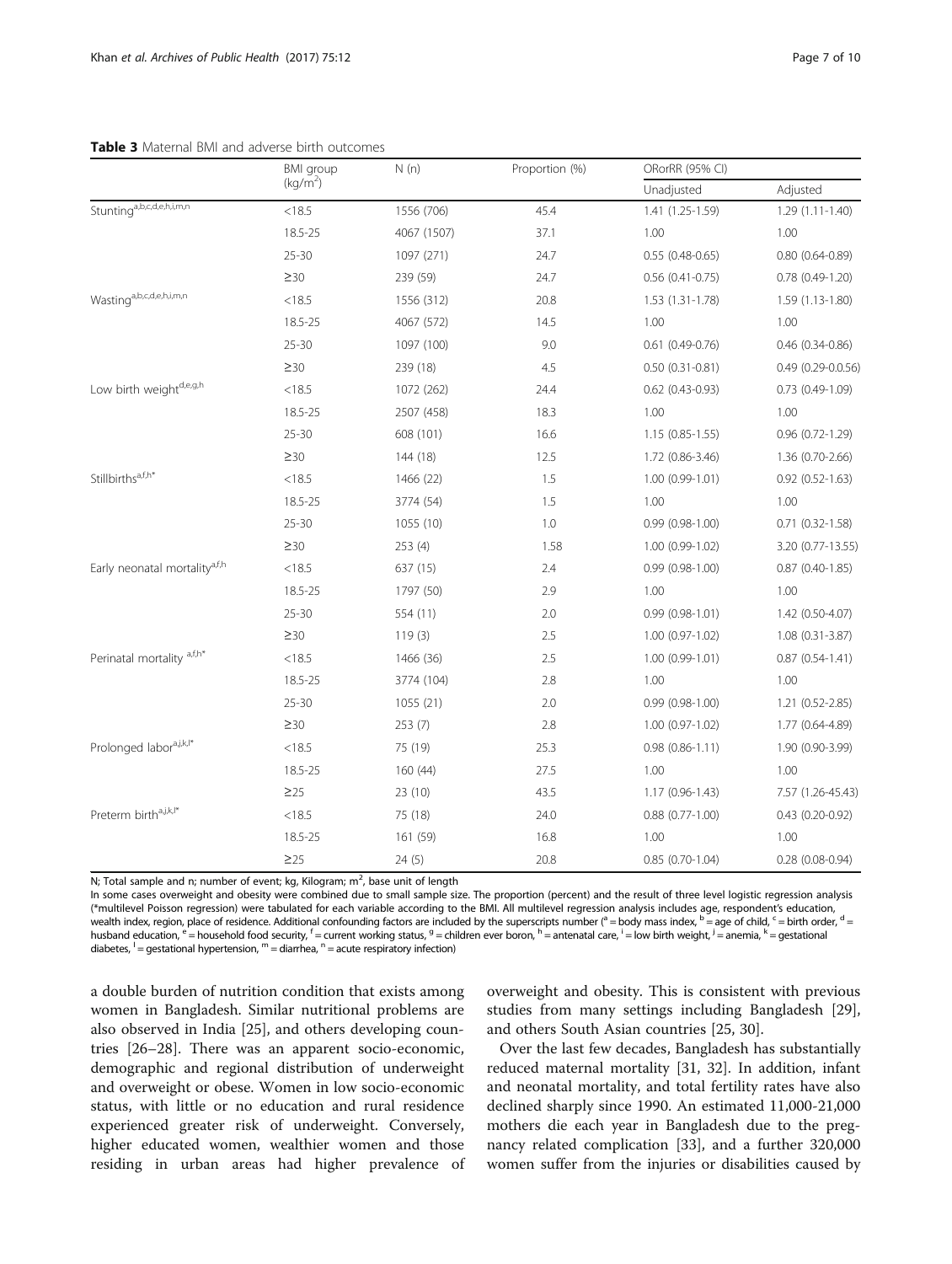these complication during pregnancy and child birth [[34\]](#page-9-0). Available findings suggest that controlling weight may significantly reduce the number of pregnancy complication. Thus individual and national level awareness about such adverse effect of overweight and obesity may lead to reduce the number of pregnancy complication which ultimately crop the frequency of mothers death and disabilities.

The association between diabetes and overweight (or obesity) in general population is well established in Bangladesh [\[35, 36\]](#page-9-0), and other countries [[37](#page-9-0), [38](#page-9-0)]. However, comprehensive assessment especially among women is still lacking in Bangladesh. Study results indicate that overweight and obesity have an increased risk of developing diabetes among women in Bangladesh. Additionally this study found a substantially higher proportion of hypertension among overweight and obese women, a finding supported by others studies [\[39](#page-9-0), [40\]](#page-9-0). A recent metaanalysis based on low- and lower middle-income countries also found the positive association between the maternal overweight and obesity with gestational diabetes, gestational hypertension, preeclampsia and post partum haemarroage [\[17\]](#page-9-0). All of these non-communicable diseases have become leading risk factors for deaths and disability in developing and developed countries [[12](#page-8-0)]. In 2010, hypertension accounted for 2.9 million deaths among women (6% of total Disability Adjusted Life Years (DALYs)), high fasting plasma glucose accounted for 1.1 million deaths (3% of DALYs), ischemic heart diseases accounted for 1.7 million deaths (3% of DALYs), and stroke accounted for 2.0 million deaths (4% of DALYs) in developing countries [\[13\]](#page-8-0).

Consistent with previous studies [[41, 42](#page-9-0)], overweight and obese women were more likely to have cesarean delivery in our study. Weight management is important for every woman in reproductive age. Women with a normal BMI should strive for maintenance of a healthy weight, whereas underweight and overweight women should aim to healthy weight prior to the pregnancy. These contribute to reduce the effect of high maternal BMI on labor and delivery complications and cesarean delivery [[42](#page-9-0)].

On average, the study found 15 stillbirths and 37 early neonatal deaths per 1000 live births. This is consistent with other low- and lower middle-income countries [[43](#page-9-0), [44](#page-9-0)]. Deaths during the neonatal period contribute around 38% of the total under five deaths [\[44](#page-9-0)]. The main causes of neonatal death are preterm birth (28%), severe infection (26%) and low birth weight (31%) [\[44](#page-9-0), [45\]](#page-9-0). Complication during pregnancy and delivery is also another important determinant of neonatal survival [\[46\]](#page-9-0). The risk of overweight and obesity on these adverse outcomes is well known which greatly contribute to the increased risk of stillbirth, early neonatal mortality and perinatal mortality. Consistent

with previous literature [[47](#page-9-0), [48\]](#page-9-0), obese women were more likely to experience stillbirth, early neonatal mortality and perinatal mortality. Thus, it is necessary to emphasis-that women control their weight and reduce levels of overweight or obesity to reduce these adverse birth outcomes.

Similar to some previous studies [\[49](#page-9-0), [50](#page-9-0)], overweight and obese women were more likely to have prolonged labor, which may lead to maternal and newborn death and disability [[51\]](#page-9-0). It may also result in increased risk of cesarean delivery and maternal complication following ruptured membranes, trauma to the bladder, and ruptured uterus with consequent haemorrhage [\[52](#page-9-0)]. In this study, both underweight and overweight or obese women were less likely to experience preterm birth compared to normal-weight women. This is inconsistent with other studies conducted in Ireland [[53\]](#page-9-0), Spain [\[42](#page-9-0)], South Australia [[54\]](#page-9-0), and China [\[55\]](#page-9-0). A recent systematic review and meta-analysis also found underweight women have higher risk of preterm birth [\[17](#page-9-0)]. This contradictory finding in our study may be due to the small number of cases was extracted from the verbal autopsy record. Our study indicated that underweight women were at increased risk of stunting and wasting children. However, overweight or obesity plays a protective role against stunting and wasting among children

The key strength of this study was the availability of a large, nationally representative dataset providing the sufficient power to investigate the adverse birth and health outcome related to maternal BMI. The use of STROBE checklist strengthened our paper (Additional file [1](#page-8-0): Table S2). However, we were unable to establish a causal relationship between the maternal BMI and birth and health outcomes as a result of cross sectional study design. Secondly, BMI should be measured either before pregnancy or in the first trimester; however, BDHS collected women height and weight information during interview and birth outcomes were recorded within last three years. Since BMI is not stable over time, which may lead to partially bias the association between exposure and outcomes. To address this limitation, we exclude women with substantial fluctuation of BMI. Furthermore, we see reassuringly that the direction and magnitude of effect of BMI as a function of time elapsed between the index of birth and survey is similar in women with adverse birth or health outcomes, and would if anything have led to underestimate of effect. These findings suggest that misclassification bias of BMI is likely to be small. A previous study published in Lancet also found the little misclassification bias of BMI in a similar study design [[56\]](#page-9-0). Finally, information about a majority of the outcome variables (except diabetes and hypertension) were self-reported. However, the DHS has been collecting data in low-income settings by similar methods for more than two decades, and there has been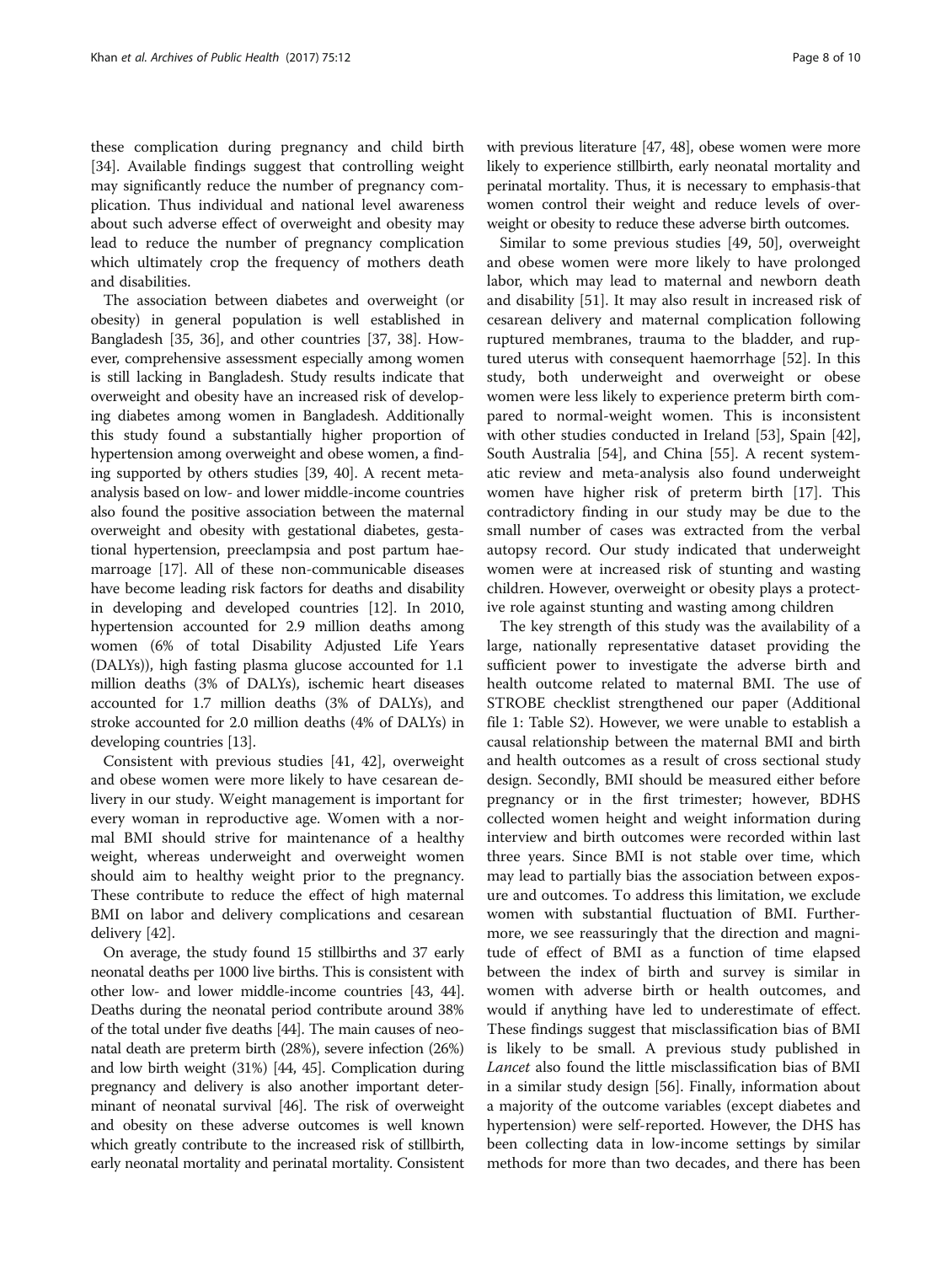<span id="page-8-0"></span>a substantial improvement in the completeness and reliability of the dataset [[57\]](#page-9-0).

## Conclusions

Our findings represent a clear picture of the adverse birth and health outcome that are related to maternal BMI. Higher risk of pregnancy complication, prolonged labor, cesarean delivery, diabetes, and hypertension was found among overweight or obese women. On the other hand, higher odds of stunting, and wasting were found among underweight women. Therefore, weight management is necessary to prevent adverse birth and health outcomes. Clinicians and other healthcare providers and policy maker should counsel women prior to or in early pregnancy on adverse threats of underweight, overweight, or obesity on their own and their infant's health. Informed women could try to optimize their BMI before conception.

## Additional file

[Additional file 1: Table S1.](dx.doi.org/10.1186/s13690-017-0181-0) Percentage distribution of the respondents by some selected socio economic characteristics and BMI. Table S2. STROBE Statement—checklist of items that should be included in reports of observational studies. (DOC 134 kb)

#### Abbreviations

BMI: Body mass index; DHS: Demographic and health survey; OR: Odds ratio; RR: Relative risk

#### Acknowledgements

The dataset used in this study was obtained from MEASURE DHS Archive. The authors thank MEASURE DHS for granting permission to access the data set. The authors gratefully acknowledge the Department of Population Science and Human Resource Development, University of Rajshahi, Bangladesh where this study was conducted.

#### Funding

There is no funding source for this study.

#### Availability of data and materials

The data that support the findings of this study are available from The DHS Program [[24\]](#page-9-0),but restrictions apply to the availability of these data, which were used under license for the current study, and so are not publicly available. Data are, however, available from the authors upon reasonable request and with permission of The DHS Program.

#### Authors' contributions

Khan MN had full access to all the data in the study and takes responsibility for the integrity of the data and the accuracy of the data analysis. Khan MN and Rahman MM conceptualized the analysis plan for this study. Khan MN drafted the paper and performed the statistical analysis together with Rahman MM. Khan MN interpreted the results consulting with Rahman MM. Rhaman MM, Rahman MM and Shariff AA critically reviewed all versions of the manuscript. All authors have reviewed and approved the final manuscript.

#### Competing interests

The authors declare that they have no financial and non-financial competing interest related to this paper.

#### Consent for publication

Not applicable.

#### Ethics approval and consent to participate

The Institutional Review Board of ICF International reviewed and approved The Demographic and Health Surveys (DHS) Program (DHS-6 and DHS-7). The 2014 and 2011 Bangladesh DHS is categorized under that approval. This organization follows international ethical standards to ensure confidentiality, anonymity, and informed consent. The standard process of obtaining written informed consent was followed in the case of all participants in this research. All efforts were made to conduct the interviews in a private location and to maintain confidentiality of the information collected. It was also made clear to the informants that they had full right to refuse to respond any questions or to terminate interviews at any time if and when they want for any reason.

#### Author details

<sup>1</sup>Department of Population Science and Human Resource Development, University of Rajshahi, 6205 Rajshahi, Bangladesh. <sup>2</sup>Department of Global Health Policy, University of Tokyo, Tokyo, Japan. <sup>3</sup>Centre for Foundation Studies in Science, University of Malaya, Malaya, Malaysia.

#### Received: 25 October 2016 Accepted: 20 January 2017 Published online: 03 February 2017

#### References

- 1. Ng M, Fleming T, Robinson M, Thomson B, Graetz N, Margono C, Mullany EC, Biryukov S, Abbafati C, Abera SF. Global, regional, and national prevalence of overweight and obesity in children and adults during 1980–2013: a systematic analysis for the Global Burden of Disease Study 2013. Lancet. 2014;384(9945):766–81.
- 2. Kelly T, Yang W, Chen CS, Reynolds K, He J. Global burden of obesity in 2005 and projections to 2030. Int J Obes. 2008;32(9):1431–7.
- 3. Ng M, Fleming T, Robinson M, Thomson B, Graetz N, Margono C, Mullany EC, Biryukov S, Abbafati C, Abera SF, et al. Global, regional, and national prevalence of overweight and obesity in children and adults during 1980– 2013: a systematic analysis for the Global Burden of Disease Study 2013. Lancet. 2014;384(9945):766–81.
- 4. Aimukhametova G, Ukybasova T, Hamidullina Z, Zhubanysheva K, Harun-Or-Rashid M, Yoshida Y, Kasuya H, Sakamoto J. The impact of maternal obesity on mother and neonatal health: study in a tertiary hospital of Astana, Kazakhstan. Nagoya J Med Sci. 2012;74(1–2):83–92.
- 5. World Health Organization. Global Health Observatory. Geneva: World Health Organization; 2014.
- 6. Flegal KM, Carroll MD, Ogden CL, Curtin LR. Prevalence and trends in obesity among US adults, 1999–2008. JAMA. 2010;303(3):235–41.
- 7. Sidik SM, Rampal L. The prevalence and factors associated with obesity among adult women in Selangor, Malaysia. Asia Pac Fam Med. 2009;8(1):2.
- 8. Gupta R, Sharma K, Gupta A, Agrawal A, Mohan I, Gupta V, Khedar R, Guptha S. Persistent high prevalence of cardiovascular risk factors in the urban middle class in India: Jaipur Heart Watch-5. J Assoc Physicians India. 2012;60:11–6.
- 9. Abbas M, Paracha PI, Khan S, Iqbal Z, Iqbal M. Socio-demographic and dietary determinants of overweight and obesity in male pakistani adults. Eur Sci J. 2013;9(33):470–86.
- 10. Acharya B, Chauhan HS, Thapa SB, Kaphle HP, Malla D. Prevalence and sociodemographic factors associated with overweight and obesity among adolescents in Kaski district, Nepal. Indian J Comm Health. 2014;26(6):118–22.
- 11. Bhuiyan MU, Zaman S, Ahmed T. Risk factors associated with overweight and obesity among urban school children and adolescents in Bangladesh: a case–control study. BMC Pediatr. 2013;13(1):72.
- 12. Lim SS, Vos T, Flaxman AD, Danaei G, Shibuya K, Adair-Rohani H, Amann M, Anderson HR, Andrews KG, Aryee M, et al. A comparative risk assessment of burden of disease and injury attributable to 67 risk factors and risk factor clusters in 21 regions, 1990–2010: a systematic analysis for the Global Burden of Disease Study 2010. Lancet. 2012;380(9859):2224–60.
- 13. Institute for Health Metrics and Evaluation HDN. The global burden of disease: generating evidence, guiding policy– South Asia regional edition. Geneva: World Health Organization; 2013.
- 14. Joshi S, Unni J, Vijay S, Khanijo V, Gupte N, Divate U. Obesity and pregnancy outcome in a private tertiary hospital in India. Int J Gynaecol Obstet. 2011; 114(1):82–3.
- 15. Xu X, Ding X, Zhang X, Su S, Treiber FA, Vlietinck R, Fagard R, Derom C, Gielen M, Loos RJ, et al. Genetic and environmental influences on blood pressure variability: a study in twins. J Hypertens. 2013;31(4):690–7.